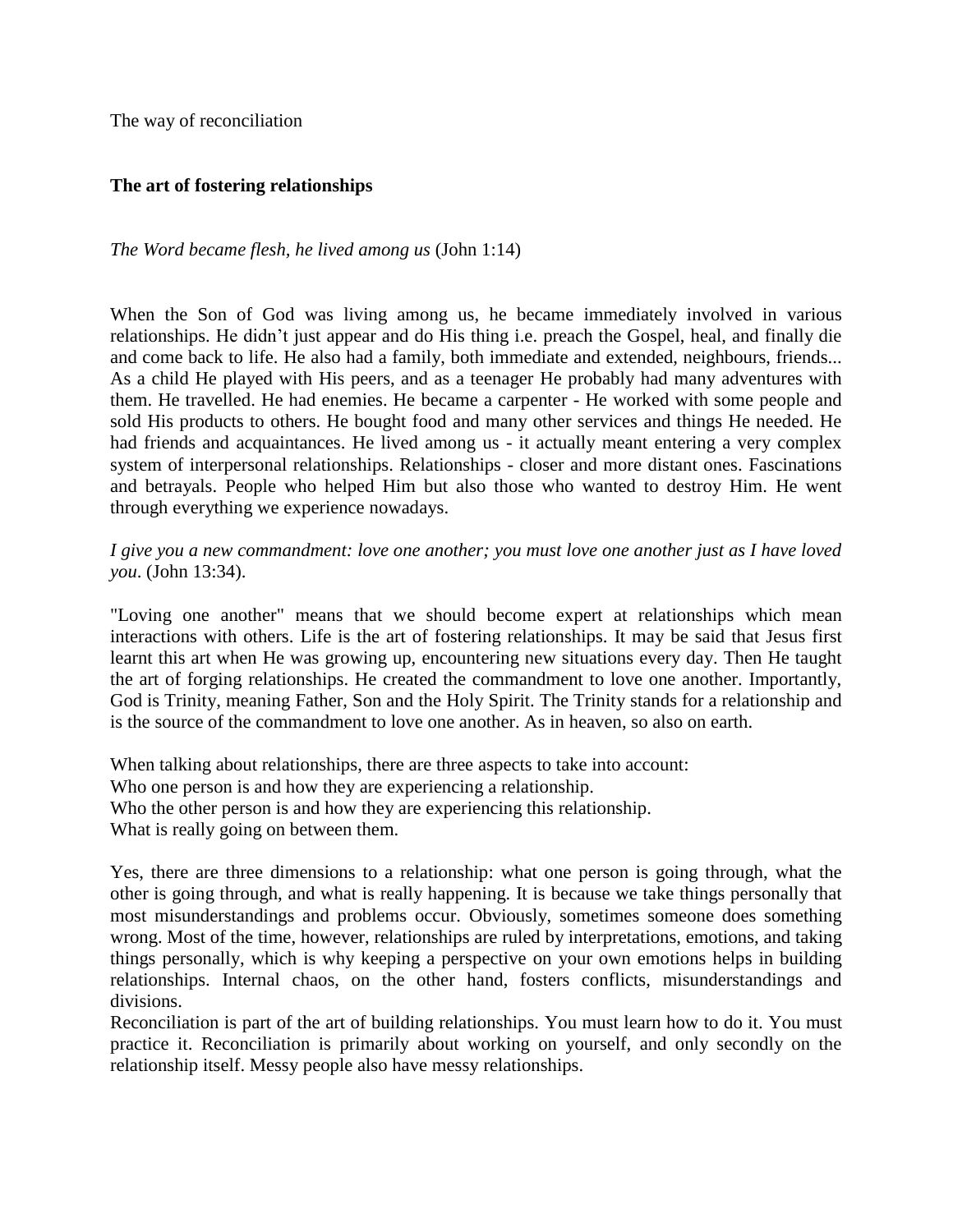Reconciliation is not the same as forgiveness. Forgiveness is connected with hurting: something bad has happened to me, I feel hurt as a result and I suffer. While reason demands that you find the person who caused the pain, forgiveness is actually a process of healing. Imagine that someone broke their arm. They don't go chasing after whoever pushed them so that they fell down but they instead rather look for a doctor who can attend to the fracture. A wound hurts but it will heal, and that is forgiveness. Jesus tells us to forgive as many as seventy-seven times (cf. Matthew 18:22), which actually means we should heal all wounds as soon as possible.

What is reconciliation? A natural element of a relationship. Disagreements always appear and divide us. Then, there are also evil deeds which cause destruction and damage. But you can't run away from everyone in order to live in your own world. The very fact that there are so many different relationships means that you must work on them. Misunderstandings and overinterpretations are very common. Although everything is usually in the head, it must nevertheless be worked through. Despite the fact that nothing wrong has actually happened, someone simply thought and interpreted the events their own way, in practice it blocks, hurts and separates people.

There are also real wrongs that need to be fixed.

Like in the examination of conscience:

Repentance for sins, that is, noticing evil in what you do.

A resolve not to sin again, i.e. building a recovery plan.

Atonement to God and your neighbour, that is making amends for what has been destroyed.

If evil has been actually committed, we should expect it from ourselves and from the perpetrator. Otherwise, reconciliation is not possible. You may be kind to the other person internally, but you should keep away from them.

It is reconciliation understood as an element of the art of building relationships, that we will take a look at in this year's EWC. Fourteen Stations of the Cross provide an opportunity to rethink your skills and understanding of the art of building relationships.

In a moment, Jesus' wisdom about building relationships will be inscribed into the stations of the Cross. And you should open up to the unknown. In these reflections, I use stories mostly told by women, because women naturally talk more about it. However, there should be a balance, so let this be an example and an encouragement for the guys. For everyone.

The EWC rules:

1. EWC means walking 40 km at night, alone or deeply focused on what you are doing.

2. There are also 30-km routes with appropriate elevation gains.

3. We encourage you to make sacrifices, but of course you may decide to return home without completing the whole route. We respect every person who takes up the EWC challenge.

4. There are many things people do to pamper themselves. EWC is completely the opposite: its aim is not to pamper, but to make demands. It is not on human scale but it helps people overcome their own limitations.

5. We require your full focus while you are on route. We say a firm "no" to chatting, picnics and having fun on EWC.

6. The purpose of taking up the EWC challenge is to change for the better. The current EWC slogan is "Walk 40 km at night to become a beautiful person".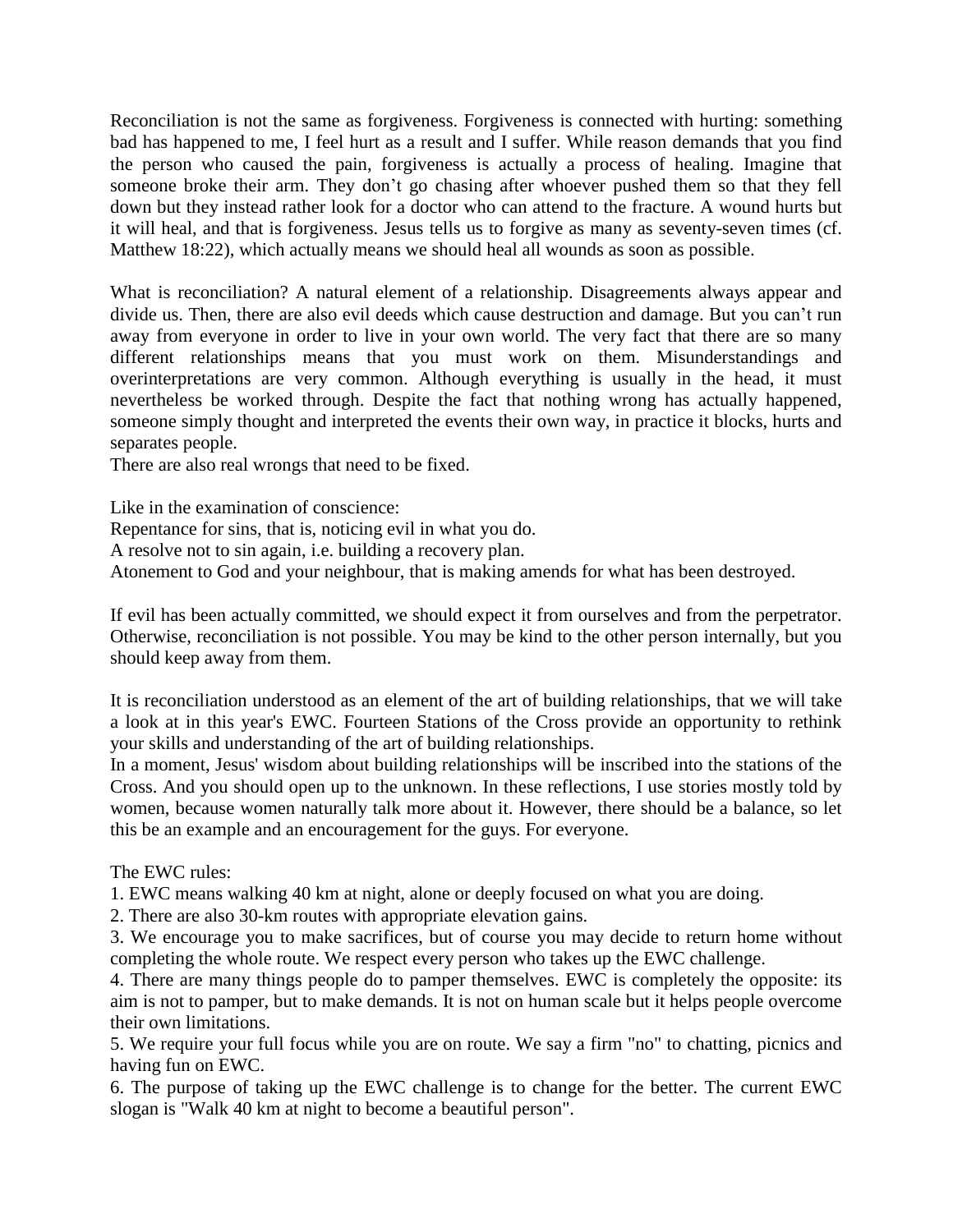7. EWC is not only measured by the effort made - we expect it to bear fruit in the form of a change for the better. A beautiful person is someone who it is easier to live with. 8. We encourage you to take up the challenge that Jesus presented to us: *Anyone who wants to save his life will lose it; but anyone who loses his life for my sake will find it.* (Matthew 16:25)

Rev. father Jacek WIOSNA Stryczek and the EWC team

### **First station: Jesus is condemned to death**

*'Do not judge, and you will not be judged; because the judgements you give are the judgements you will get, and the standard you use will be the standard used for you. Why do you observe the splinter in your brother's eye and never notice the great log in your own?* (Matthew 7:1-3)

Jesus was judged. Why? Because people… because we give ourselves the right to judge others, to decide about their life and death. Was Jesus judged fairly? It seems that one argument was enough to condemn Him. Any random argument, it didn't matter what it was. However, no mention was made of His whole life, there was no desire to understand His words and deeds. There was no analysis of the good fruits of His actions. One argument was all that was needed: He crossed the boundaries which existed in their head. He was different. Maybe this was the reason why the accusers felt threatened, why they thought they could lose something?

It seems that giving yourself the right to judge others is the root of all conflicts, and of misdeeds to the other person; at first you somehow don't like a someone – they are not what you think they should be. If so, they must be bad. If they are bad, you should be afraid of them, or maybe just eliminate them? Get rid of them?

As a result of the judgment that you pass in your mind and of the fact that you see the other as a bad person, you feel entitled to destroy them in accordance with your sense of justice (a twisted one). It justifies evil.

This is what the judgment of Jesus was like. It had nothing to do with truth; it only entailed fear of the other which is therefore threatening.

The problem is that someone gives themselves the right to judge people. Such a person has the potential to do evil.

The reflections on the first station are over. You should now take a look at yourself. If you hear and see yourself in situations when you judges others, if you are angry at a specific person, if you give yourself the right to judge and administer justice...

You should start this Extreme Way of the Cross by judging yourself.

*Jesus, I want to discover goodness and beauty in people. I want to understand them. Help me not to judge them, but to look for goodness in them.*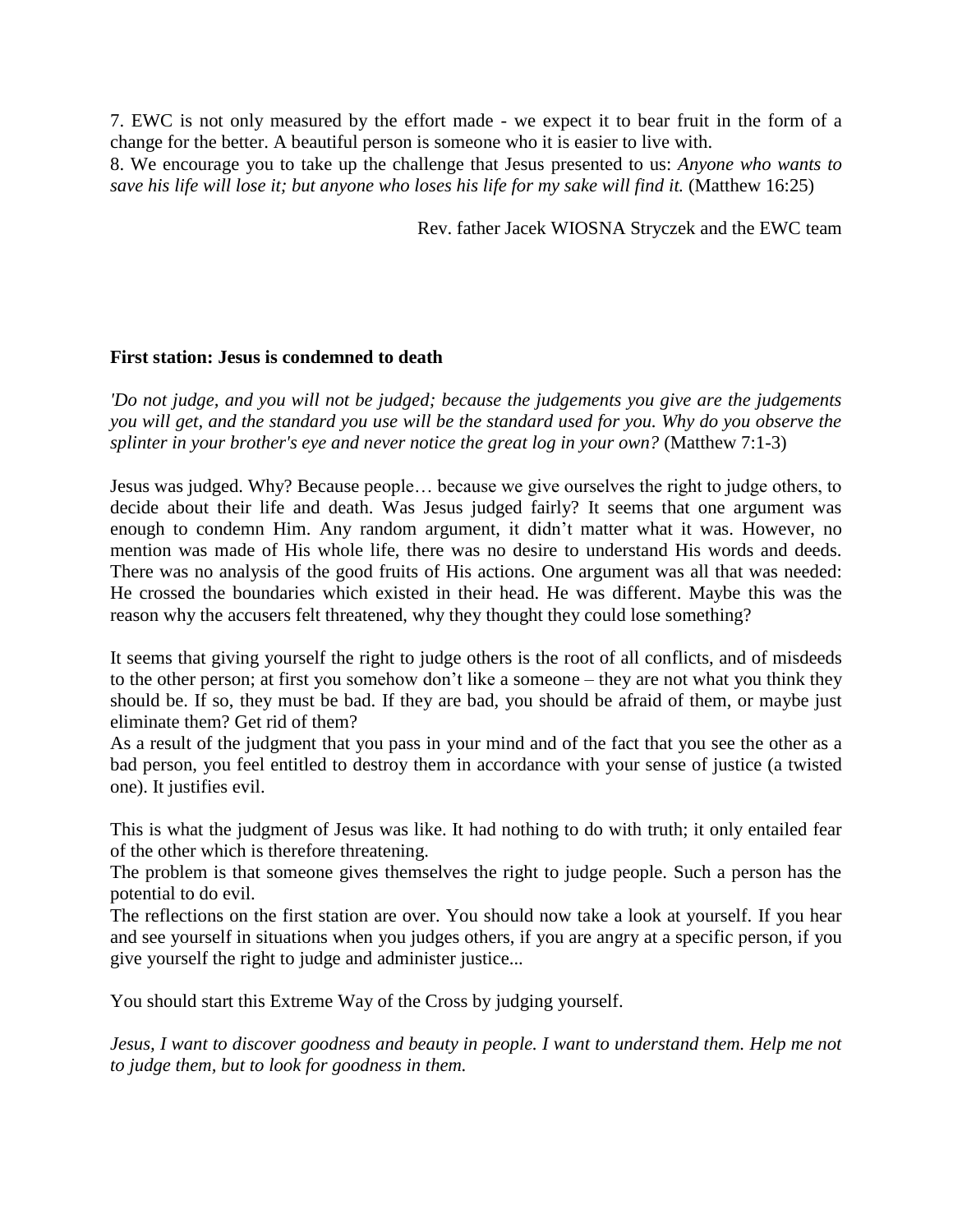#### **Second station: Jesus carries His cross**

*Look, I am sending you out like sheep among wolves; so be cunning as snakes and yet innocent as doves.* (Matthew 10:16)

A shocking but true story of anger, inflicting pain, love of enemies and finally of reconciliation.

The early 1990s. Anna and Krzysztof are in a long-distance relationship. He works in Germany, she looks after her son and herself. They are expecting a second child. They rarely see each other, but his work in Germany means that they can afford a house. Their neighbours think they are lucky: they have a garden, wall panelling at home, and a car - a Polish baby Fiat. To the outside world, they are wealthy and this makes people jealous. Anna begins to receive anonymous letters with threats that the house has been built without permission, that the person will report everything... After some time, she discovers that the author of the letters is her brother-in-law, who lives next door. Her sister's husband!

She meets him and confronts him. He first denies everything, and then - in a fit of anger - he pushes her against the wall and starts choking her. His sister-in-law! And a pregnant woman at that! The whole situation affects her health and that of her son. But Anna has a big soft heart. She stops her husband, who, after returning from Germany, wants to kill his brother-in-law. She forgives. Gradually, they start saying hello to each other again over the fence, then they start talking and meeting. 25 years later, Krzysztof dies of cancer. Anna becomes a widow with a big house and garden that need a man's helping hand. The bully from the past now mows her grass, repairs the leaking tap, unloads coal into the basement. Three of her other brothers-in-law live in the neighbourhood, but none of them show that much willingness and commitment. Anna frequently talks about her brother-in-law, emphasizing the support that he provides after her husband's death.

Conclusions: a grandmother once said to her grandchildren "Whoever throws a stone at you, give them bread in return." Kindness pays off, though not immediately. Probably in life you will come across many people who will hurt you. You can treat it as an evangelical cross: endure evil to give others a chance to become good, not thoughtlessly, but cleverly, so that whoever is a bad person today may become good in the future.

*Jesus, give me the courage of the cross. Guide me to help bad people become good. Help me become a good person.* 

# **Third station: Jesus falls the first time**

*'Brother will betray brother to death, and a father his child; children will come forward against their parents and have them put to death. You will be universally hated on account of my name; but anyone who stands firm to the end will be saved.* (Matthew 10:21-22)

A blow from the immediate family? From the people you know, respect and even like? This is what Jesus said, and it really does happen. Here is an example: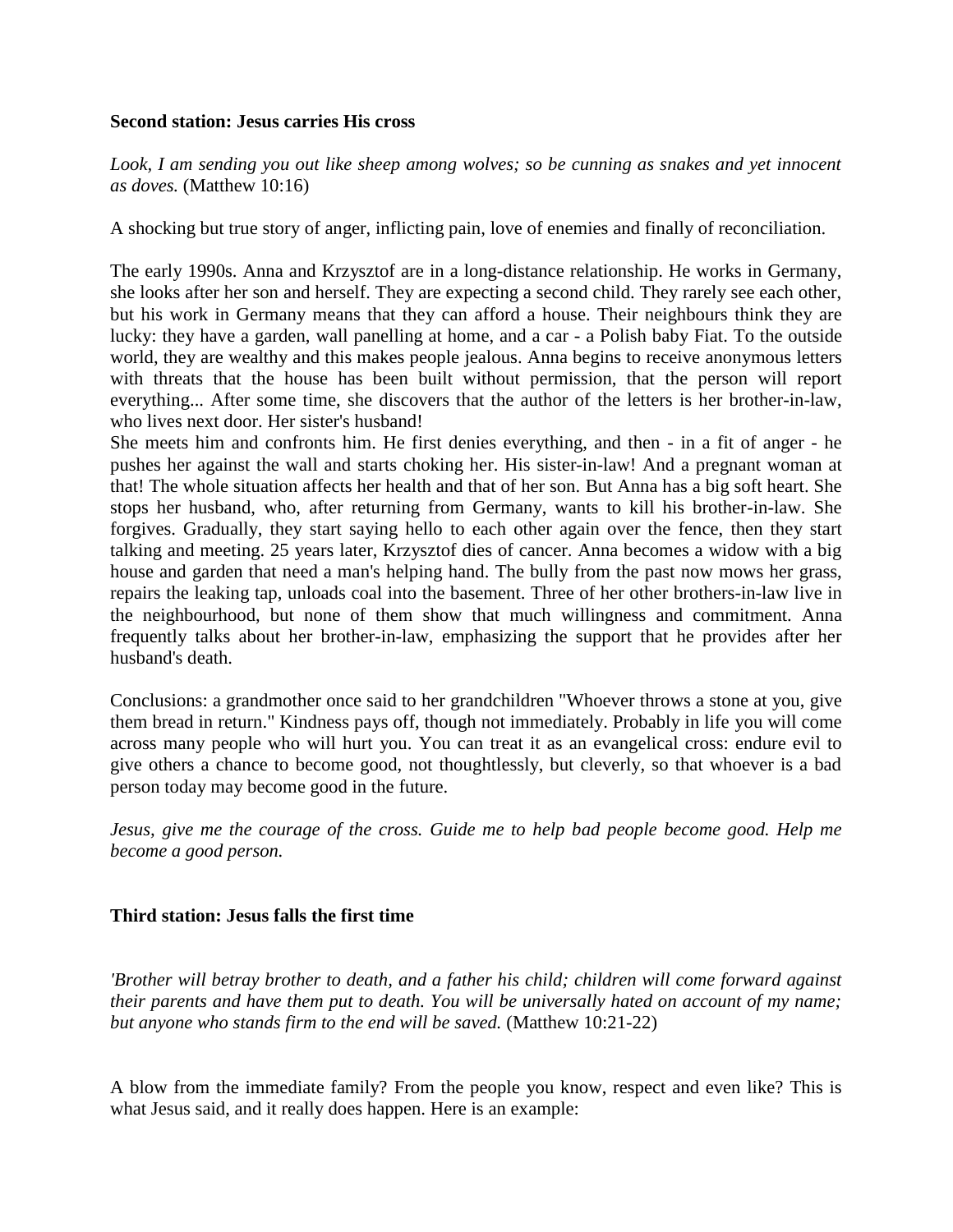"When I got married, we didn't have our own place to live and my godmother came up with an offer that we should move in with her. She was living alone, in a house with a separate apartment upstairs, in a big city. Such a move is an opportunity for young people who are starting to become independent. However, I didn't want to accept. I knew that my aunt was difficult and, most of all, that she often lied. But she insisted, she promised "heaven on earth," and we eventually agreed. It turned out that our fears were not unfounded. She needed us so that she could do some renovations, and she herself no longer had the strength to redo the garden in the time she wanted and the way she wanted to have it done. She organized our lives on an everyday bases. She checked up on what we did - in our absence, she would search our apartment (leaving some tell-tale signs). At first we pretended to ourselves that it wasn't that bad, but then it became unbearable. She interfered with our lives in every aspect, and we didn't have the strength to talk to her openly. For three years, we lived according to her plan but we finally decided to get a mortgage and buy an apartment in another city, so as not to have to meet her. When I told her about our intentions, she got furious. She then started calling other members of our family complaining that we were stealing from her. She changed the locks on the doors, locked the gate with a padlock. As a result, we moved out under police escort. We stopped contacting her altogether. This was a huge trauma for me. I was afraid of her. I was afraid that I would meet her and that she would do something to my children. I avoided her, for instance on All Saints Day. The whole thing was over, but the situation was bothering me. I prayed that I would be able to forgive her. I have forgiven, but I don't have the strength, the courage to see her, to be the first to contact her. I don't have the courage or the will to call her and apologize, because I feel hurt and I think she is the one who should apologize to us.

We are a happy family, but I keep asking myself how I can put an end to this thing. I'm still waiting for a call from her, something like "Why don't you visit me so that we can talk..."

An unfinished story. And what would you do in her place?

The insidious mechanism of transforming into a bad person can affect anyone who is not working on themselves and their emotions. Emotions, including bad ones, wind you up. As a result, they can take over a person and change their character. This is why people we have known for years can change so rapidly as they let themselves be dominated by negative emotions.

Conclusion: The couple did a great job in this situation. First they distanced themselves, then they worked on negative feelings, and eventually they adopted an attitude of kindness. And a gettogether with the aunt? It is possible but not a must. In such situations, it is usually better to do less not more.

*Jesus, give me wisdom in building relationships with my loved ones, especially with my family wisdom that I can use in good times and in bad times*.

#### **Fourth station: Jesus meets His Mother**

*They were overcome when they saw him, and his mother said to him, 'My child, why have you done this to us? See how worried your father and I have been, looking for you.' He replied, 'Why were you looking for me? Did you not know that I must be in my Father's house?'* (Luke 2:48-49)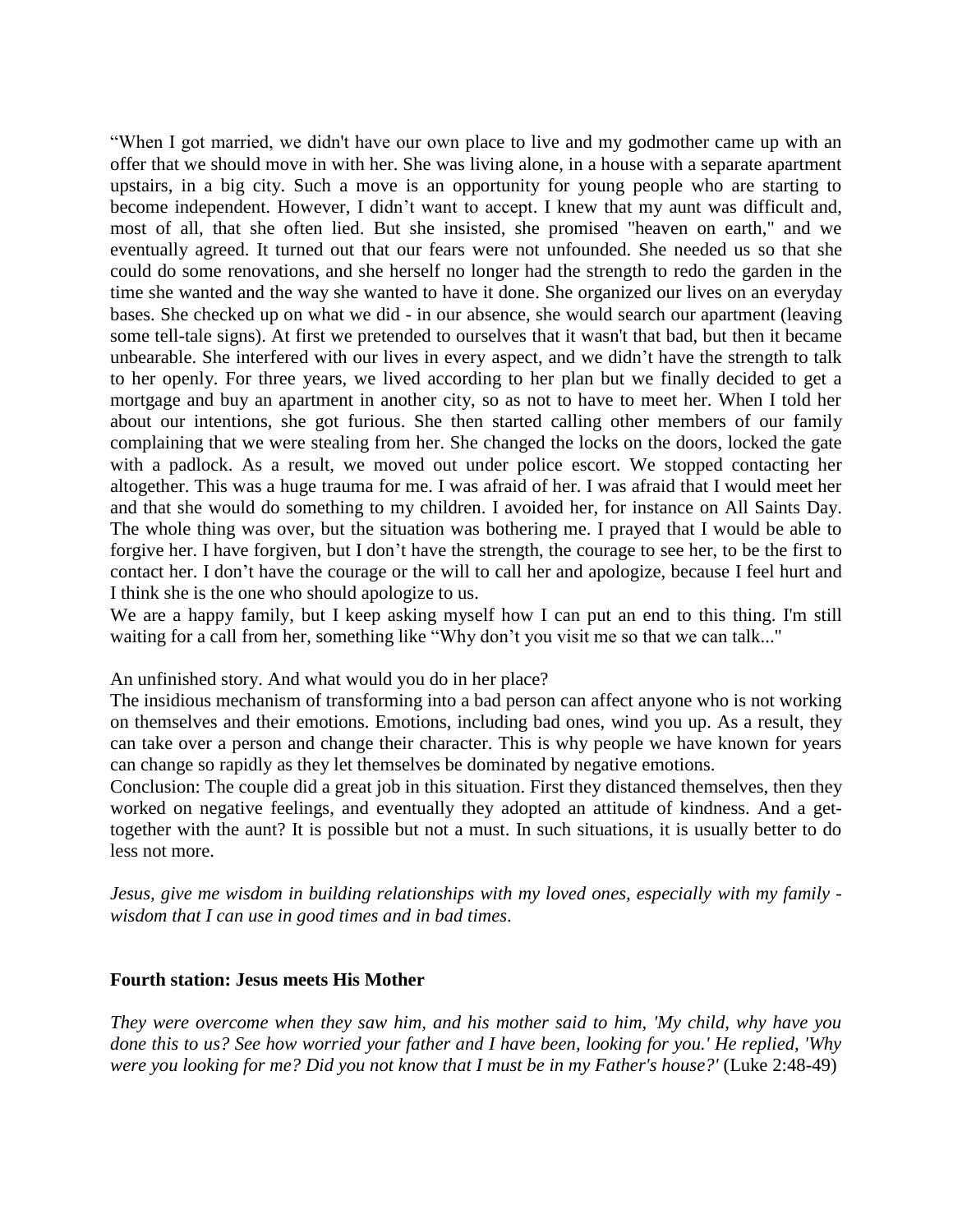Mary has a slight grudge against Jesus to say the least. Did Jesus do something wrong? A twelveyear-old boy is still a child, but from the cultural point of view he is already an adult man. Probably before visiting the temple, he underwent an adulthood initiation ritual. Jesus has the right to feel grown up. This is why in the temple he talks with adults as if they were His equals. Mary and Joseph enter the temple. And so does Jesus. They go in together, but in their mind's eye they see two very different realities. Mary and Joseph remember the first twelve years of Jesus' life, beginning with his infancy. They remember the toil, the sleepless nights, the joy when Jesus first learnt how to walk and the fear of infant diseases. They remember the excitement when He started school, and later when Jesus learnt to read and then speak in public. They are full of anxiety and pride. They closely watch who He gets to know, who He is friends with. In other words their minds are filled with His childhood.

Jesus enters the temple with the belief that He has just begun His adult life. There is no past for Him. Not now - now there is only the future. As an adult, He has the right to decide about Himself. He enters and immerses himself in His vocation on which He has pondered so much in the silence of His heart. He entered the temple and became a different person!

This is what has led to the collision of the two worlds. Who was right? They all were. This is a classic case of misunderstanding. Each side understood the situation in a different way. Mary and Joseph wanted it to continue as before, and Jesus had already started a new life.

Misunderstandings are the most common cause of conflicts because everyone sees a given situation differently. Therefore, disagreements should be resolved quickly and lovingly. All it takes is to ask the other person "How do you see it?" "Oh, and I see it this way." The existence of two different opinions on the same subject should be seen as normal, and acceptance of this state should be natural.

It is wrong when people obstinately stick to their beliefs or when they let misunderstandings hurt them.

The rule is simple: don't get overtly emotional about misunderstandings. Don't waste your life or that of your loved ones.

Mary and Joseph say their thing while Jesus says His. No one's hurt, they have arranged their further life. So it may be done.

*Jesus, I am begging You for a perspective on myself and my whims. I want to understand the others rather than argue with them. I am asking for the gift of understanding.*

### **Fifth station: Simon of Cyrene helps Jesus to carry His cross**

*Brothers, even if one of you is caught doing something wrong, those of you who are spiritual should set that person right in a spirit of gentleness; and watch yourselves that you are not put to the test in the same way. Carry each other's burdens; that is how to keep the law of Christ.* (Galatians 6:1-2)

Simon of Cyrene helped. An what if people don't? The ones who really ought to... Here's a sad story...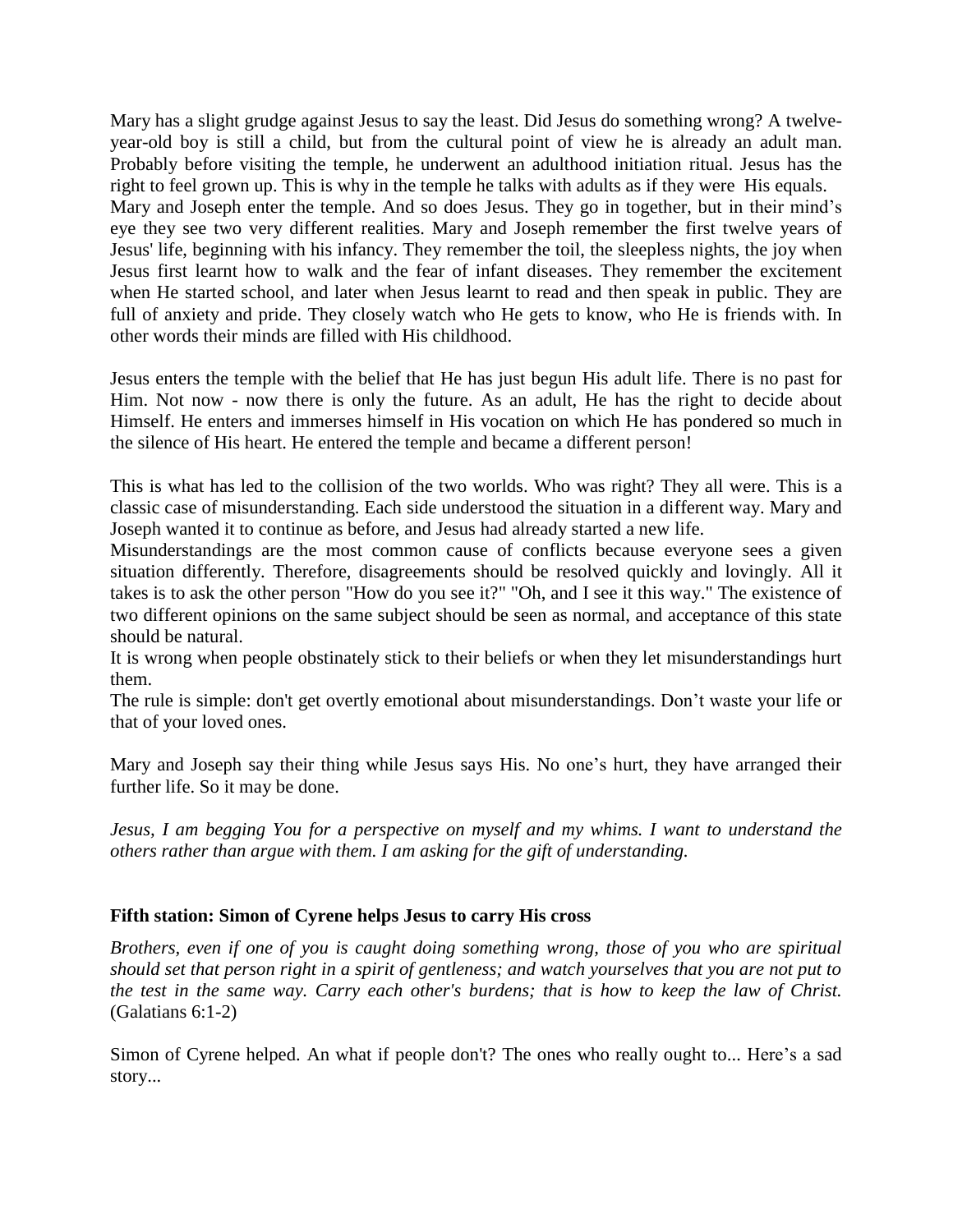"For as long as I can remember, peace in my family was something that we enjoyed only occasionally, it was a long-awaited and rare state. I lived with my parents and grandparents for 18 years and never heard my dad talk with my grandpa. They would pass each other in the hall. They could sit at one table at dinner and never say a word to each other. The only contact they had was when they argued. They would then unload their deposits of anger and aggression. And caught between a rock and a hard place were the four of us: my brother, my mother my grandmother and I. As a child, I had learned to be watchful, to spot potential conflict situations and to defuse them. When a storm was about to start, I was ready to go to any length to save and ease difficult moments as to avoid conflict. I thought I was tough and I could stop evil, but I couldn't. The story of the relationship between dad and grandpa did not have a happy end. After many years, my dad moved out and they never met again. Now I look at those events and I can see how many things this lack of reconciliation has destroyed, how much it has influenced the life of our family. The echo of the past is still in me, but today I look at my father and grandfather differently - as at tragic characters who lacked love. I forgive them and I move on."

A tragedy. Two people who could not reconcile, probably hurt and wounded themselves, which is why they are so unreceptive. Unreceptive to change, to transformation. Unreceptive to finding solutions. Enslaved by their experiences. Two tragic characters.

What pain must the father and his son have borne to lose sensitivity to the wrongs suffered by the other members of the household? It's not that easy to become insensitive. After all, you must stop seeing and hearing things. You must cheat yourself.

Many similar stories immerge while examining this one. In some families, there was no acceptance for emotions, for sensitivity, for weakness. Only the struggle for survival was important, passed down from generation to generation. Did fewer people have psychological problems in the past? No, it just wasn't discussed then. There was no consent to display weakness of any sort. Even if it used to be that way, it shouldn't be so now.

How to get out of this terrible situation? All you have to do is to initiate change, start working on yourself, put yourself in order. You have to stop pretending like you don't feel anything. You should manage your feelings - it is not enough to smother them.

Simon of Cyrene must have been working on himself. Instead of being afraid, caring just for himself, he helped.

*Jesus, I'm ready for change. Now, on the way, I will start planning myself anew to become a better me...*

### **Sixth station: Veronica wipes the face of Jesus**

*So then, as long as we have the opportunity let all our actions be for the good of everybody, and especially of those who belong to the household of the faith*. (Galatians 6:10)

Veronica stretched out her hands towards Jesus. She helped him. She was close by.

Closeness, however, is not so simple. Each of us is different, and we change along the way. Therefore, there is an important rule: you may have a relationship with someone, but you don't have to. Don't force anything. It's not enough for one party to will it. It's also not enough that things used to be good. You should manage your relationships. Keep up those that bear good fruit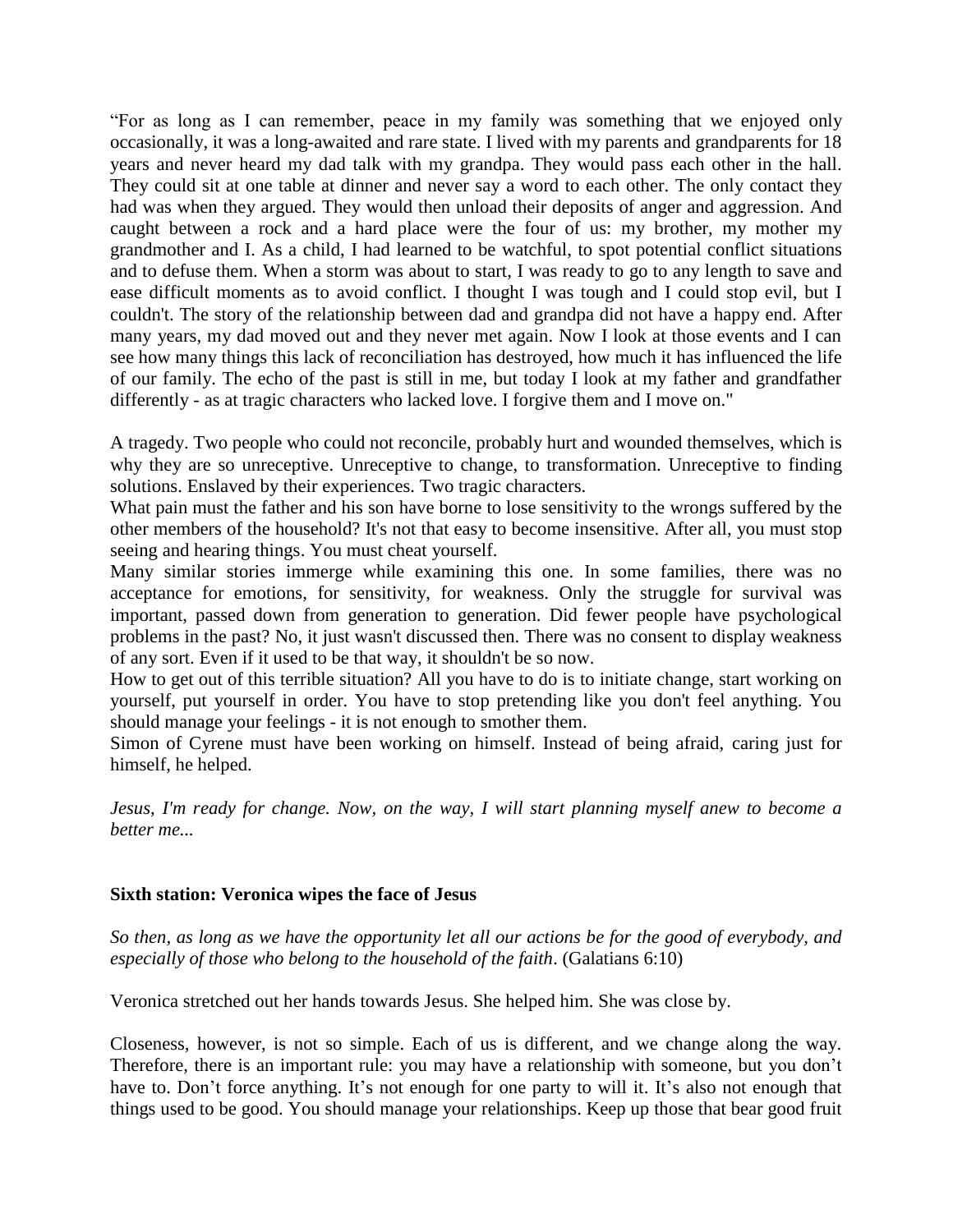and where there is mutual commitment. However, you'd better run away from the ones that become damaging, destructive and one-sided. Don't force anything.

Here is a true story of the art of separation.

"I started secondary school and at first I didn't know anyone there. However, I made friends with one girl straight away. In the first year, we sat in the same desk and became very good friends. We spent a lot of time together after class. After a year of friendship, I began to notice that something was wrong. I used to be a positive person, but I had less energy when I was with her. I could feel how envious she was of each better mark I got or each success I had. I think she was the so-called psychic vampire, she manipulated me so that I would concentrate on her. I had no strength to do my own things. We were going to be in the same class until the end of secondary school, so I decided that I didn't want to break up with her in an emotional way. However, I didn't know how to talk to her openly, so instead I started to see other friends more often, I would move to a different desk explaining to her that I wanted to be a little further from the blackboard. I must say however that I didn't notice any negative emotions on her part. After school, I spent less and less time with her, until our relationship naturally petered out. We didn't have a talk - she didn't seem to need it, and I didn't either. I just decided to end my toxic relationship. However, today, if we meet somewhere, we are cordial to each other and we don't go back to those times."

The girl in this story applied an important principle: you are not condemned to be with the people you know. You should meet new people and open up. You know who you know, but you don't know who else you will meet. Openness gives more freedom in relationships. Freedom, sensitivity and commitment are the three key values in building relationships.

You should rethink your relationships while you're walking. Sort them out to identify which are good and which are toxic. Or maybe you have already changed and you should look for something else? You can be in relationships, but don't force anything.

*Jesus, I want to love and be loved. I'd like to enrol in your school of mutual love.*

# **Seventh station: Jesus falls the second time**

*But everyone is to examine his own achievements, and then he will confine his boasting to his own achievements, not comparing them with anybody else's. Each one has his own load to carry.* (Galatians 6:4-5)

Some people are lucky - they grew up in a friendly, loving environment. Others are less fortunate. However, both groups have to work on their past in order to be able to build a successful future. Negative patterns from the past can make a person a monster, or at least they can make them touchy, cranky and destructive to others, even if they don't want to be like that. Here is another true story.

"I am a firm, resourceful and tough person. I had to learn to be like that in my early childhood in order to survive in a home with an alcohol problem. Life has taught me to be tough and emotionally unavailable. There was no time at home to reflect on my emotions or feelings. I had to develop defence mechanisms in order to survive. I started my adult life emotionally wounded. I didn't know how to get in touch with myself. I never wondered what self-love meant. I made a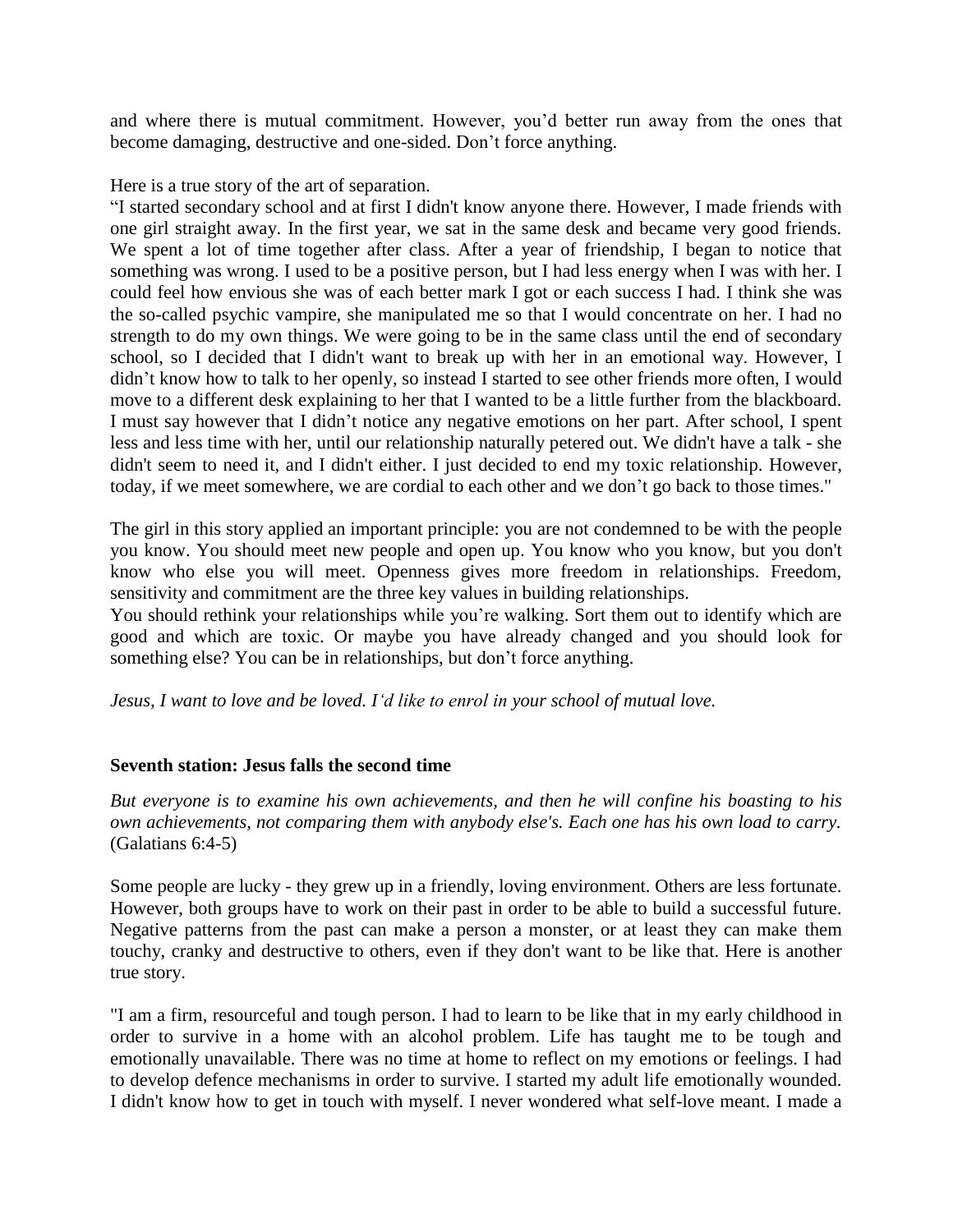lot of mistakes because I got to know the world mainly by learning from them. Serious mistakes I'd made eventually landed me in therapy sessions. These were years of hard work and learning to get in touch with myself. Today I know that we must never stop working on ourselves, which I forgot at the time. I started repeating the familiar patterns in my life and was going around in circles. I made the same mistakes in relationships with people, mostly with men. At some point, after another relationship broke up, I started to think that there must be a deeper reason... I realized that I can't really love others because I don't love myself. I tried to save the whole world, and repeatedly engaged in all possible relationships to evade contact with myself, to fill the void that I had in my heart. And then, gradually, I stopped looking into my heart at all. I had no contact with my own emotions, feelings - I didn't show them outside, I carefully concealed them. I put on various masks and didn't let anyone into my heart. It was sad for me to discover the fact that I didn't love myself, that I couldn't accept my past and present, and that deep in my heart there was mainly fear and very low self-esteem. It was very difficult for me to discover the truth that in order to love others I must love myself, because I didn't know how to do it, but at the same time I wanted it very much.

I want to love and be loved, therefore I'm trying to learn to love myself, to reconcile with myself, to forgive myself for my mistakes and failures and to look at myself with understanding and patience. I know that only reconciliation with myself and a journey into my soul will make me happy regardless of the reality that surrounds me. I'm learning how to relate to myself. "

In this story, the phrases "relationship with yourself", "loving yourself" are often repeated... The point is that we can either look at our emotions from the side and manage them, or else they will rule us if they are squashed under the thick hide of insensitivity, hidden in your subconscious. Whether your emotions are pushed deep inside, invisible and incomprehensible to yourself may be seen when you do stupid things that you don't want to do. So it may be easily diagnosed. Think about it for a while in order to get closer to the truth about yourself.

Without working on yourself and your emotions, you cannot truly love. The responsibility for this is on your side.

*Jesus, I want to change. Be with me!*

### **Eighth station: Jesus meets the women of Jerusalem**

*Anyone who does not take his cross and follow in my footsteps is not worthy of me. Anyone who finds his life will lose it; anyone who loses his life for my sake will find it.* (Matthew 10:38-39)

Weeping women. Very emotional and that's all. Very emotional - this is what our relationships usually look like. First come emotions and the ideas we have about the other person. We don't simply meet them - we usually try to sense them. We frequently don't even hear what they say to us. We prefer to rely on our intuition and our own interpretations. That is why sometimes one person cares about the another, but the feeling is not reciprocated. For those who care, it is hard to believe that the other person doesn't think the same way. How many unhappy "loves" this leads to! How many broken hearts! A relationship is always a two-sided desire to meet, so you shouldn't get into a relationship just by yourself, envisaging it, your expectations growing,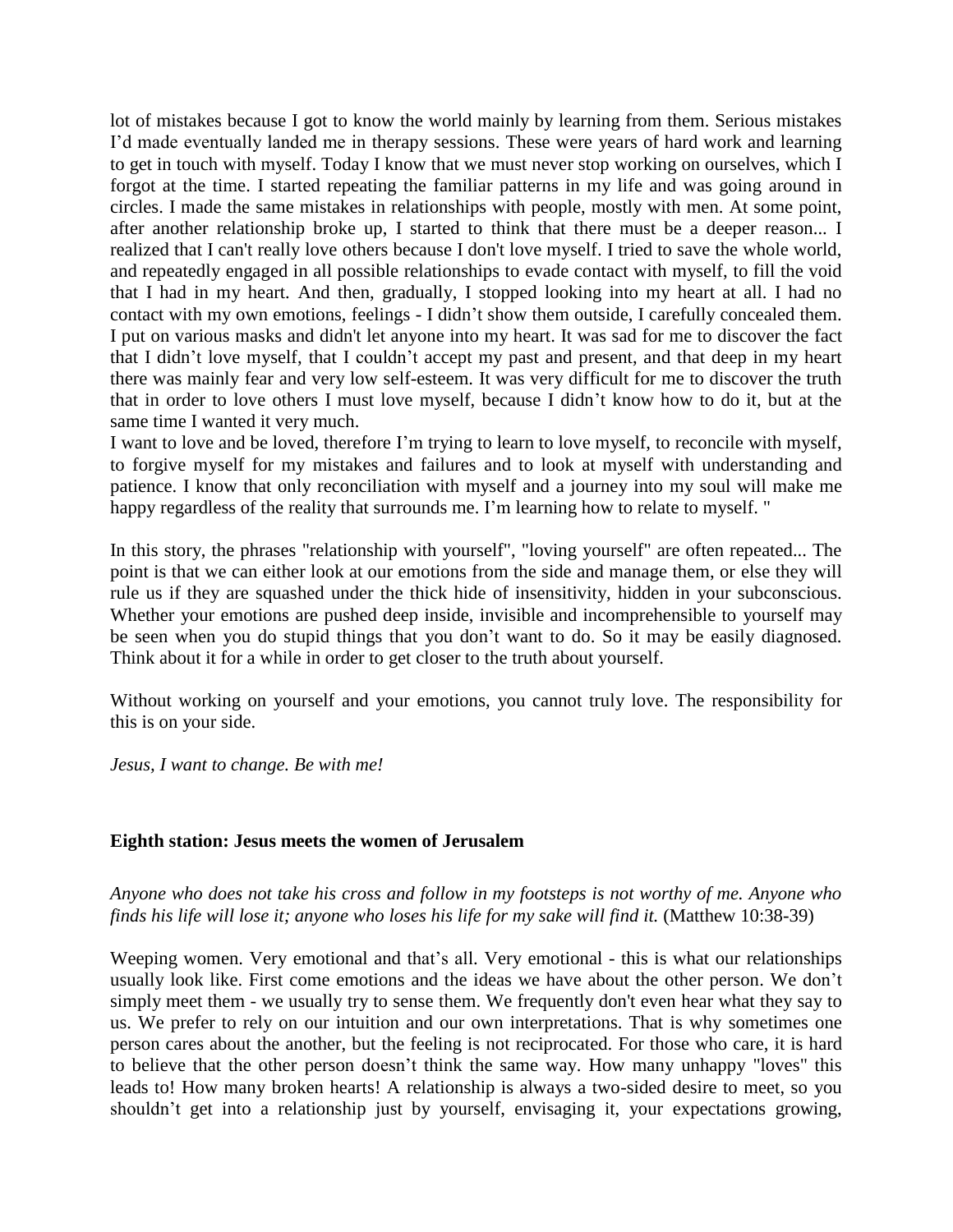making plans. This attitude will overwhelm the other person who usually doesn't think about it that way. In most cases, this pressure leads to a cooling down of the relationship.

"I was in a relationship a few years ago. He wanted it to become more serious but I wasn't ready or else I didn't want such a relationship with him (it's hard to say which). For me, he was just a good friend. When he started to get more and more involved, I told him that I wanted to split up. I felt that I wouldn't be able to get involved. However, he couldn't come to terms with it. He tried to make me change my mind for a long time. He hurt me rather than convinced me. I stuck to my decision. I was proud of being so decisive. I missed talking to him a bit, but I knew I couldn't "use" him when I was feeling blue. Several years passed. We had no contact at all. One day I received a message from him in which he apologized to me for not being able to understand my decision at the time. What's more, he thanked me for doing so then. We met to talk. During the meeting, I felt a great relief, as if a weight had been lifted off my shoulders. I started believing then that you should stick to your values.

A few weeks after this meeting, I met a boy. I'm in a relationship with him that we both wanted. I think this 'reconciliation' opened up my heart to a new one."

As you can see, you shouldn't force anything. It's good to check frequently whether both parties still want to go on. There is a very positive element in this story about keeping your distance. She didn't see him though she needed him a little. It probably saved her from a twisted relationship, maybe a failed marriage. Selfishness can complicate life a lot. However, it takes two willing people to have a relationship.

*Jesus, I am looking for love, friendship. Save me from selfishness. Give me sensitivity and openness to notice differences in the other person.*

# **Ninth station: Jesus falls a third time**

*Then Peter went up to him and said, 'Lord, how often must I forgive my brother if he wrongs me? As often as seven times?' Jesus answered, 'Not seven, I tell you, but seventy-seven times.* (Matthew 18:21-22)

Just think how much determination to heal wounds and overcome resentments you must have! It's not enough to do it once or twice. And how much patience you must have with your own stupidity, immaturity, and with repeated mistakes? Life provides a constant opportunity to repair what you have spoilt. You can sometimes do it by yourself, sometimes together with others. Here is a story.

A new life appears in a six-month-long relationship. Young, immature parents decide to get a registry office wedding. When the child is one year old, a crisis comes - the conflict between them grows and they cannot solve their problems. They let go quickly. They had not formed a proper bond with each other beforehand, but only made an attempt to take on the responsibility. They split up and want to prove to each other that each of them can do just fine. The father loses touch with the child completely, and the only contact with the mother is in the courtroom. Due to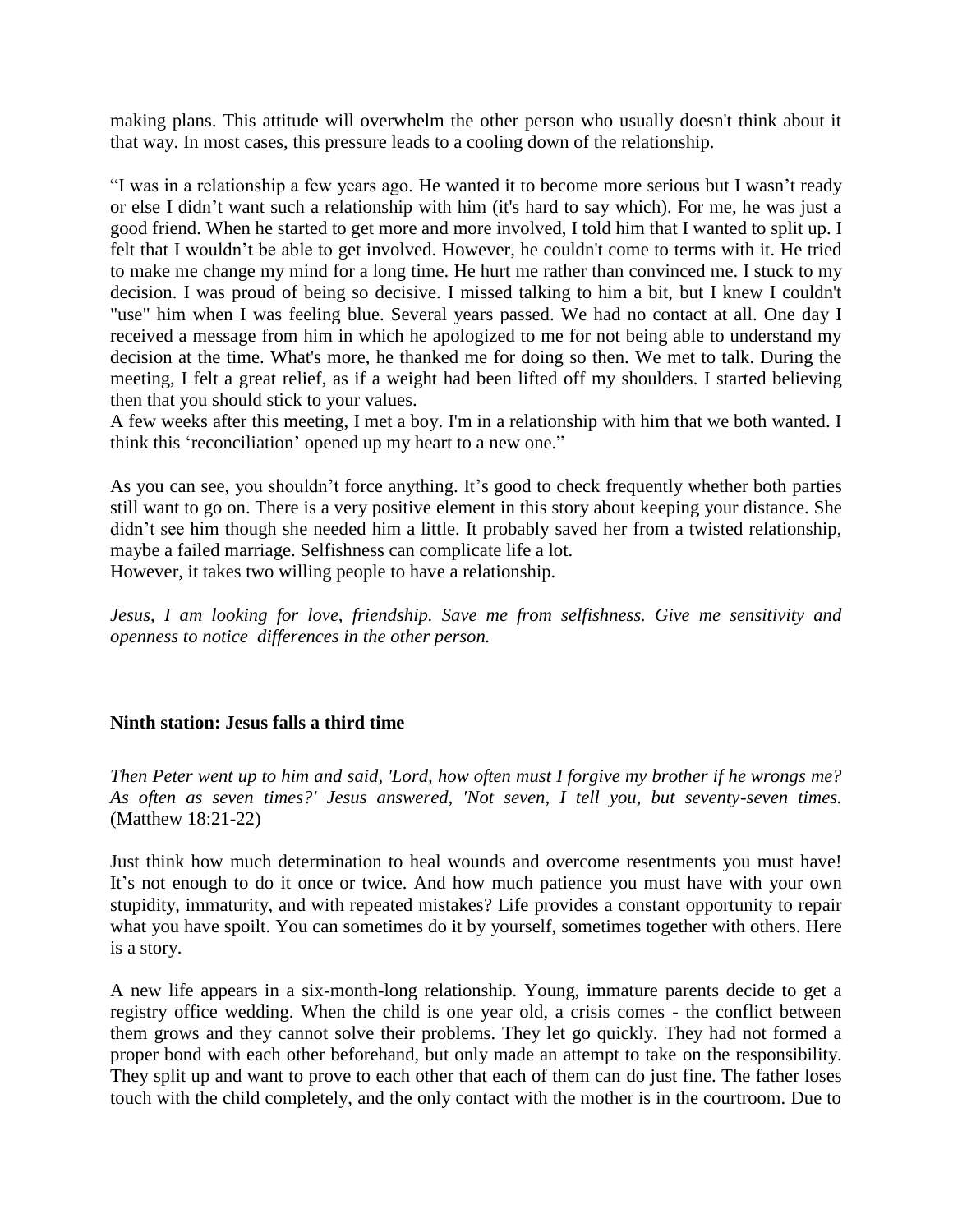negligence, the court deprives the father of parental care. Several years pass. There is a change in the parents' lives. They mature and become religious again. The father of the child wants to pay off the debt to the child and start a new life. The mother is worried about her daughter's health and wants to learn more about diseases in the man's family. She feels that she should forgive and allow her daughter's relationship with her father. She writes down the good things that happened thanks to him and, step by step, she prepares for the meeting. After a year of talks, the father meets his daughter for the first time (in 14 years!). The story ends with forgiveness and reconciliation. Although contacts are rare, there is now peace in their lives.

This story is a perfect example of the way of reconciliation. You should always keep your distance first. Then comes the time to work on yourselves - to start getting along again, you must change for the better. Finally, the time comes to take that one step, obviously giving complete liberty to the other party. This should be a copy and paste story. Including the rule that you must make amends for your mistakes.

*Jesus, I'd love to become cooler, better to others. I'd love to become a beautiful person...*

# **Tenth station: Jesus' clothes are taken away**

*Then the master sent for the man and said to him, "You wicked servant, I cancelled all that debt of yours when you appealed to me. Were you not bound, then, to have pity on your fellow-servant just as I had pity on you?"* (Matthew 18:32-33)

Sensitivity. In case of conflict there is usually something wrong with it. Conflict breeds a lot of emotions, most of all self-pity. Such an emotion distances people from others, to the point of actually ignoring them, and the key to resolving such conflict is empathy, trying to look at the problem from their perspective. Therefore, it is good to ask the other person what is important to them, instead of concentrating on yourself and feeling sorry for yourself.

Here are some reflections made by Tomek, a member of our Forge of Personalities:

"I think the most difficult part of reconciliation is admitting that something has actually happened. When we ourselves feel hurt but also when we have hurt someone. However, it is usually easier to disappear from a relationship, end it on some pretext or pretend that nothing has happened. Keep it hidden deep inside or start gossiping. In order to admit that something has hurt us, you have to acknowledge that you possess your own sensitivity, admit that you have your weaknesses which someone may want to target again. Being aware of your own weaknesses may lead to fear and trying to escape from people. It may make you want to put up walls around yourself.

It is difficult to admit to your own weaknesses, and probably even harder to your mistakes and faults. I think everyone wants to be a good person in their own eyes. It is difficult to accept that you are capable of inflicting pain and suffering. It is easier to cultivate a good image of yourself. The key moment is when you shed the mask and face the truth. This also provides an opportunity for a real meeting, and even reconciliation. Keeping away from each other paradoxically brings you closer to the other person, increases your chances of finding love or friendship. *You will*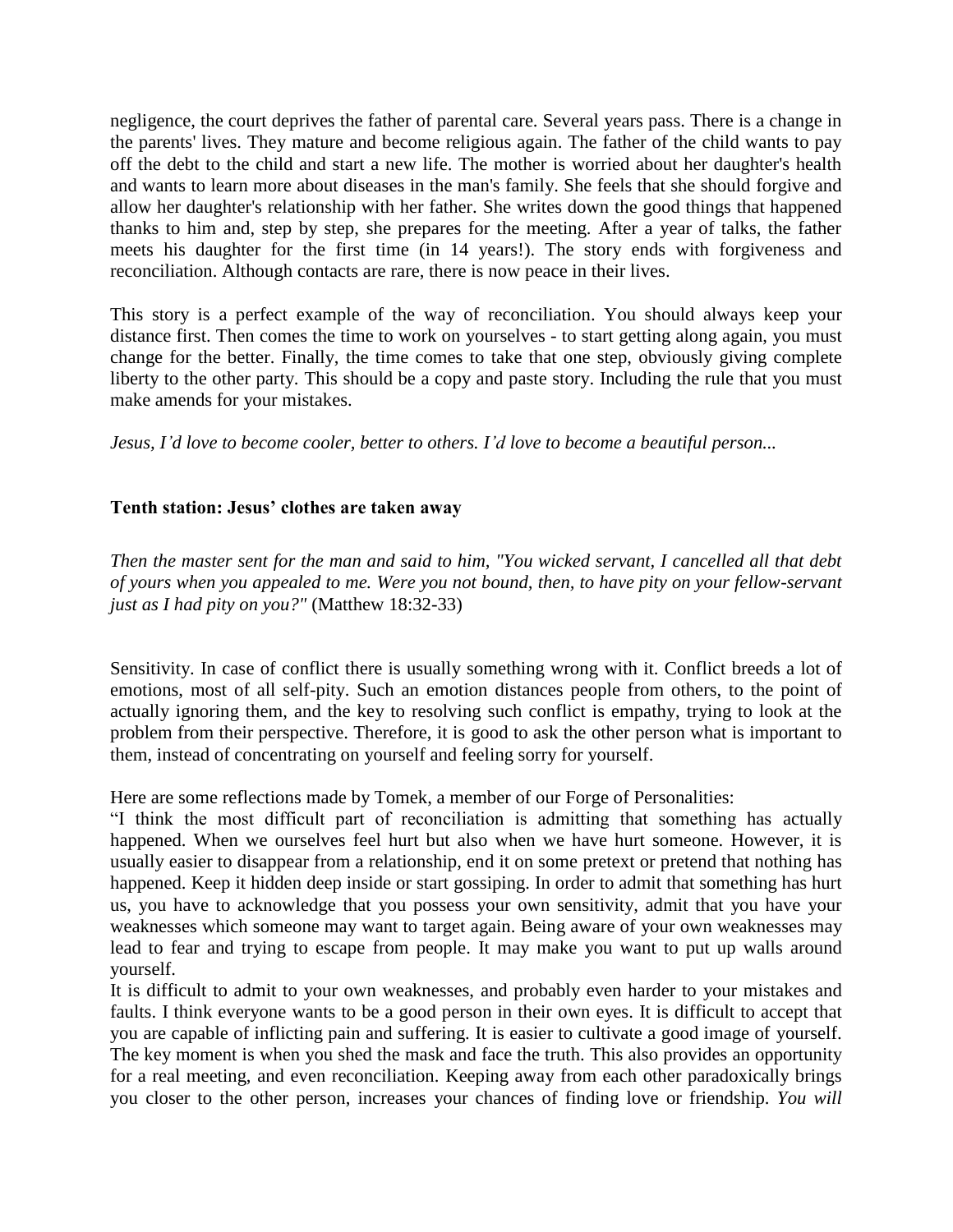*know the truth, and the truth will set you free* (John 8:32), that is the truth about yourself, the other person and why your story happened in a particular way and not in any other".

Tomek did a great job. He thought many things over. Now it's your turn to do it...

*Jesus, I want to know and understand more. I want to understand myself and others. Help me in my quest for wisdom...*

### **Eleventh station: Jesus is nailed to the cross**

*When they reached the place called The Skull, there they crucified him and the two criminals, one on his right, the other on his left. Jesus said, 'Father, forgive them; they do not know what they are doing.' Then they cast lots to share out his clothing.* (Luke 23:33-34)

*Forgive them; for they know not what they do*. How much stupidity there is in the lives of many people such as misjudgements, reasoning errors, unbalanced decisions. People frequently become slaves to patterns, immaturity. To illustrate it, here's another story.

"I was in a (non-sacramental) relationship for several years. Among our friends, we were considered to be a couple who would be together for the rest of our lives. I also heard such declarations from him. Everything seemed to be going very well, we travelled together, we had a good time. A relationship of two hedonists. However, after three years, things started to go wrong. We were drifting apart at the speed of light until I found out from a friend that he was regularly betraying me with a woman I knew. I had a row with him, but I didn't move out right away. I remember these next several months as probably the worst time in my life - anxiety mixed with hope, a sense of hopelessness, emptiness, distrust of everyone. In short, I didn't feel like living anymore. An emotional roller coaster but mostly mud crawling. Finally, I managed to move out. Unfortunately, I kept in touch with him. I was unable to definitively end this relationship. Finally he did. In the meantime, I got back on my feet, but I kept on thinking about him. Although he was not physically present, he was there in my mind not letting me move on. I couldn't forgive him. I started praying for it. I begged for a perspective on the whole situation, so that I could forgive myself, him, her. It looks like God has heard me. I regained control of myself and acquired the feeling that I was not alone, that Jesus would help me and would always be there to help me carry this cross. In fact, I feel sorry for my ex-boyfriend now. I am in the process of writing a letter to him because I know how much he is enslaved by his ego. I wish him all the best, but I know that I wouldn't like to be with a man with such a personality anymore. In retrospect, I can see that this parting was necessary for me to break free from the snares of the Evil One. I'd like to point out that until recently I declared myself an atheist, but God has led me to Him along a lengthy, winding path. Forgiveness is the best gift you can give another person, but mainly it's the best you can give yourself."

A twisted story. They know not what they do, but if they finally manage to get things straight, they should be given another chance. Jesus prayed on the cross for such a chance for the two thieves.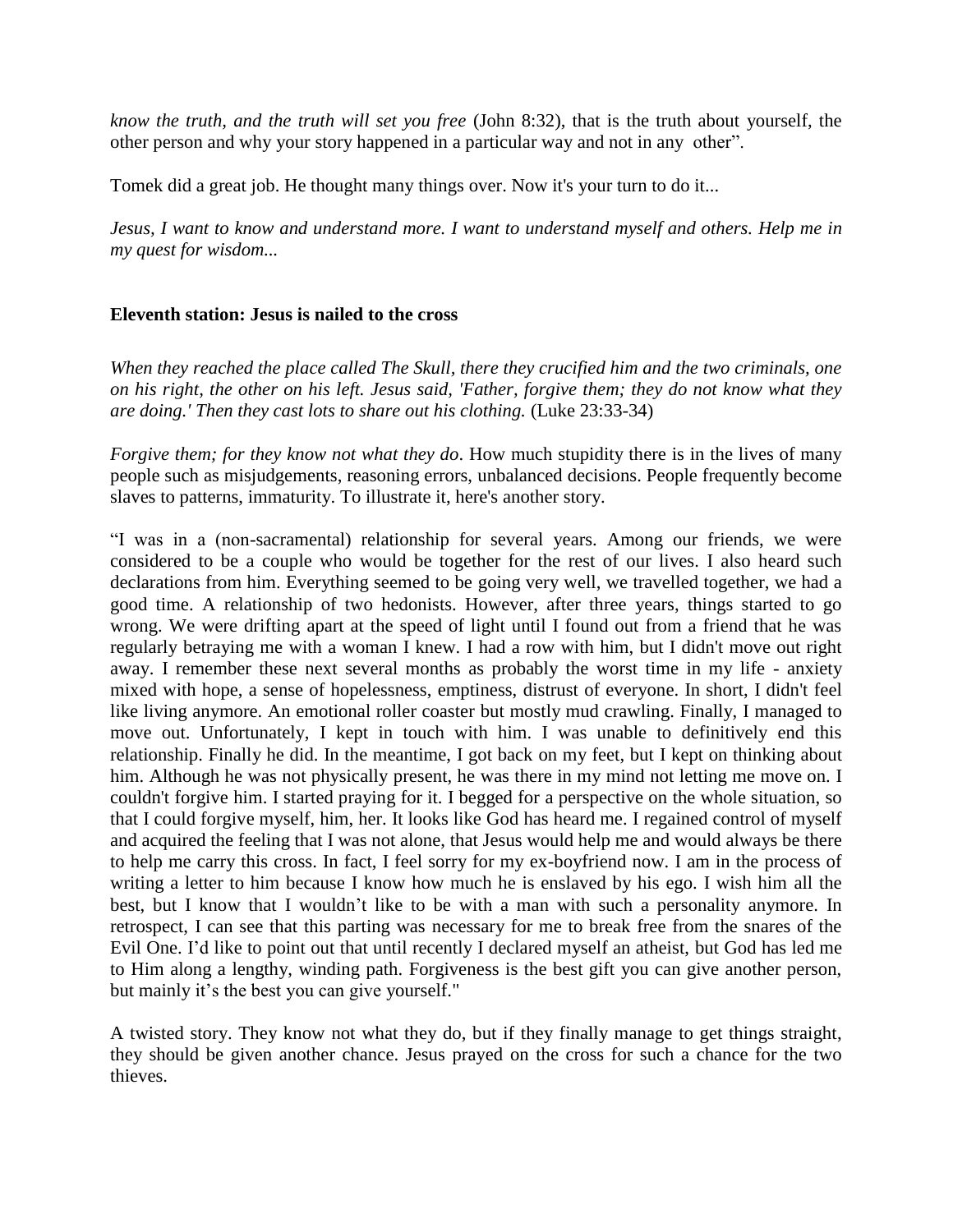*Jesus, give me another chance. Please...*

### **Twelfth station: Jesus dies on the cross**

*And finding that he came under Herod's jurisdiction, he passed him over to Herod, who was also in Jerusalem at that time.* 

*Herod was delighted to see Jesus; he had heard about him and had been wanting for a long time to set eyes on him; moreover, he was hoping to see some miracle worked by him. So he questioned him at some length, but without getting any reply.*

*Meanwhile the chief priests and the scribes were there, vigorously pressing their accusations. Then Herod, together with his guards, treated him with contempt and made fun of him; he put a rich cloak on him and sent him back to Pilate.* (Luke 23:7-11)

Why didn't Jesus want to talk to Herod? Perhaps this talk might have given Him a chance to avoid suffering, to ease the conflict. It might have been a chance for things to work out after all.

It is undoubtedly one of the most expressive situations in Jesus' life. He preaches love, but in this case, He chooses not to start a relationship. He does not interact. So you can love, but you are not obliged to build a relationship with everyone? As you can see, this is so.

Why? Because it often doesn't make sense. If there's evil in someone, if they are crazy about themselves and care only about their own comfort - and this is the case of Herod – it's not worth it.

There is a simple rule that says you should choose your friends well. You may sometimes have problems even with cool, good and open-minded people, let alone with egocentrics!

It's good to make a list of important and key relationships. And then group them. You should do what is worth doing.

Obviously, various things happen between friends. Judas appeared in Jesus' life. However, if toxic relationships can be avoided, it's worth it. This is what Jesus did on His way of the cross.

*Jesus, teach me the art of building relationships. Help me be good to others like a Samaritan*.

# **Thirteenth station: the body of Jesus is taken down from the cross**

*The parable of the prodigal son and the merciful father.*

*Then he said, 'There was a man who had two sons. (…). Then his son said, "Father, I have sinned against heaven and against you. I no longer deserve to be called your son." But the father said to his servants, "Quick! Bring out the best robe and put it on him; put a ring on his finger and sandals on his feet. Bring the calf we have been fattening, and kill it; we will celebrate by having a feast, because this son of mine was dead and has come back to life; he was lost and is found." And they began to celebrate.*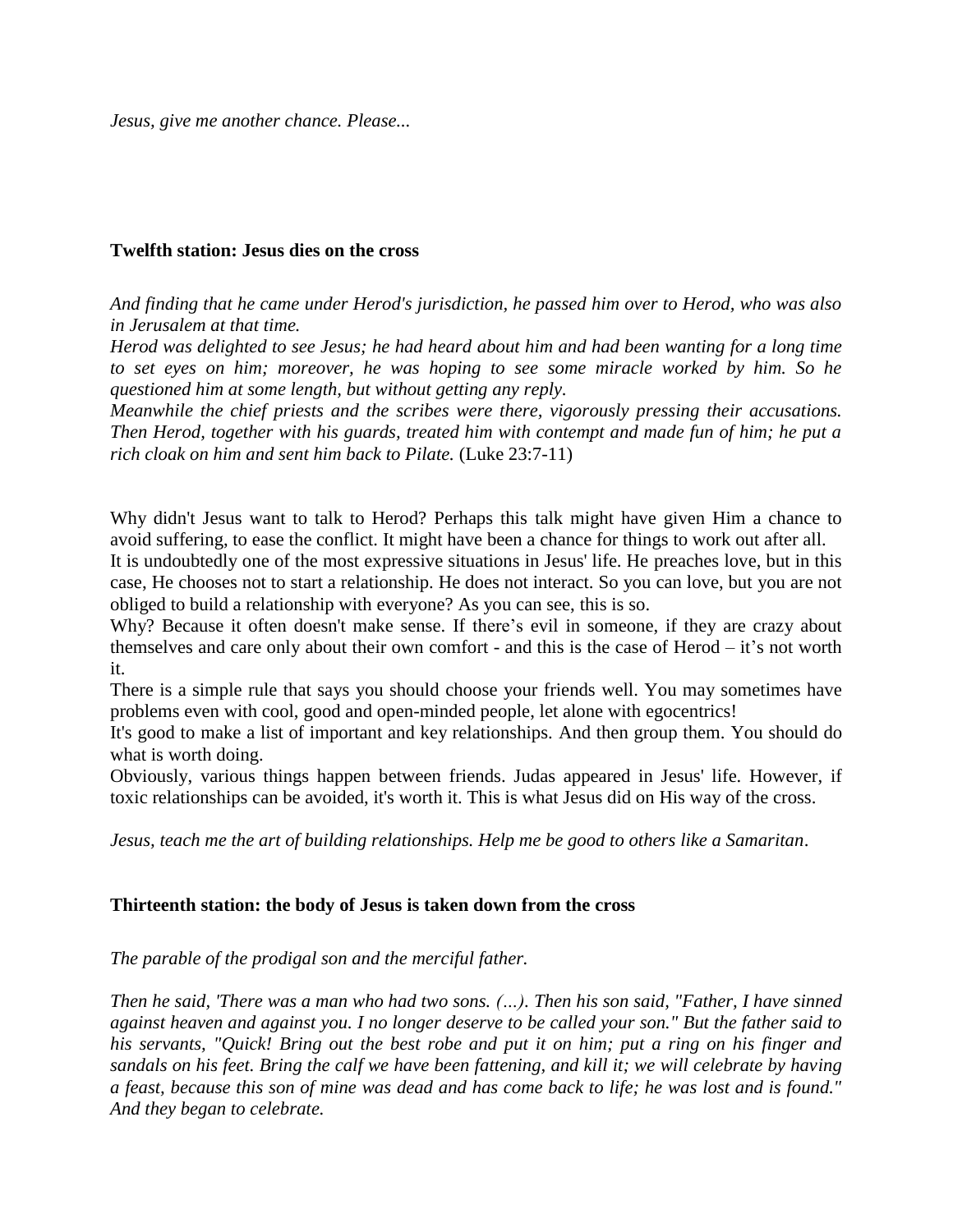*'Now the elder son was out in the fields, and on his way back, as he drew near the house, he could hear music and dancing (,,,). He was angry then and refused to go in, and his father came out and began to urge him to come in; but he retorted to his father, "All these years I have slaved for you and never once disobeyed any orders of yours, yet you never offered me so much as a kid for me to celebrate with my friends. But, for this son of yours, when he comes back after swallowing up your property -- he and his loose women -- you kill the calf we had been fattening" (…).* (Luke 15:11-32)

A father and two sons. In this parable, two sons mean two big problems. This parable is made even more significant by the fact that Jesus clearly shows in it who His Father is, who God is.

So, does God suffer such educational setbacks? One son sins, but fortunately repents, and the other, though faithful, cannot forgive his father for reconciling with the prodigal one. What are we to think about it?

Yes, it is a story about God our Father, but it is also a story about freedom. You cannot live someone's life for them, you cannot make decisions for another person. You cannot plan someone's life. Even God doesn't and can't do it. In the name of love, in the name of relationship and mutual openness.

If this is the case with God, then we should respect the freedom of another person all the more. Nobody is forced to remain in a relationship. You cannot and should not impose yourself on others.

Here, the grave becomes a symbol of helplessness - nothing can be done anymore.

You can give freedom to another person. Following this principle, by drawing back, giving space, we create an opportunity to foster good, beautiful, healthy relationships.

This helplessness is also true about the fact that sometimes we see someone destroying their own and others' lives, and there is nothing we can do about it. Nothing at all? We can only work to make ourselves beautiful people. We will not change others by force. But we can do it if we start building beautiful relationships with them, filled with freedom and sensitivity.

*Jesus, in my freedom I want to learn love from You. Will You agree to come with me?*

### **Fourteenth station: Jesus is laid in the tomb**

*The apostles re-joined Jesus and told him all they had done and taught. And he said to them, 'Come away to some lonely place all by yourselves and rest for a while'; for there were so many coming and going that there was no time for them even to eat. So they went off in the boat to a lonely place where they could be by themselves.* (Mark 6:30-32)

Seclusion and the grave stand for being outside relationships. Seclusion is important. It is frequently the only way to save relationships. Just like with the Apostles, who returned from their evangelizing mission full of impressions and emotions, probably also proud of themselves . As a result, their minds were more preoccupied with what they had been going through than with who